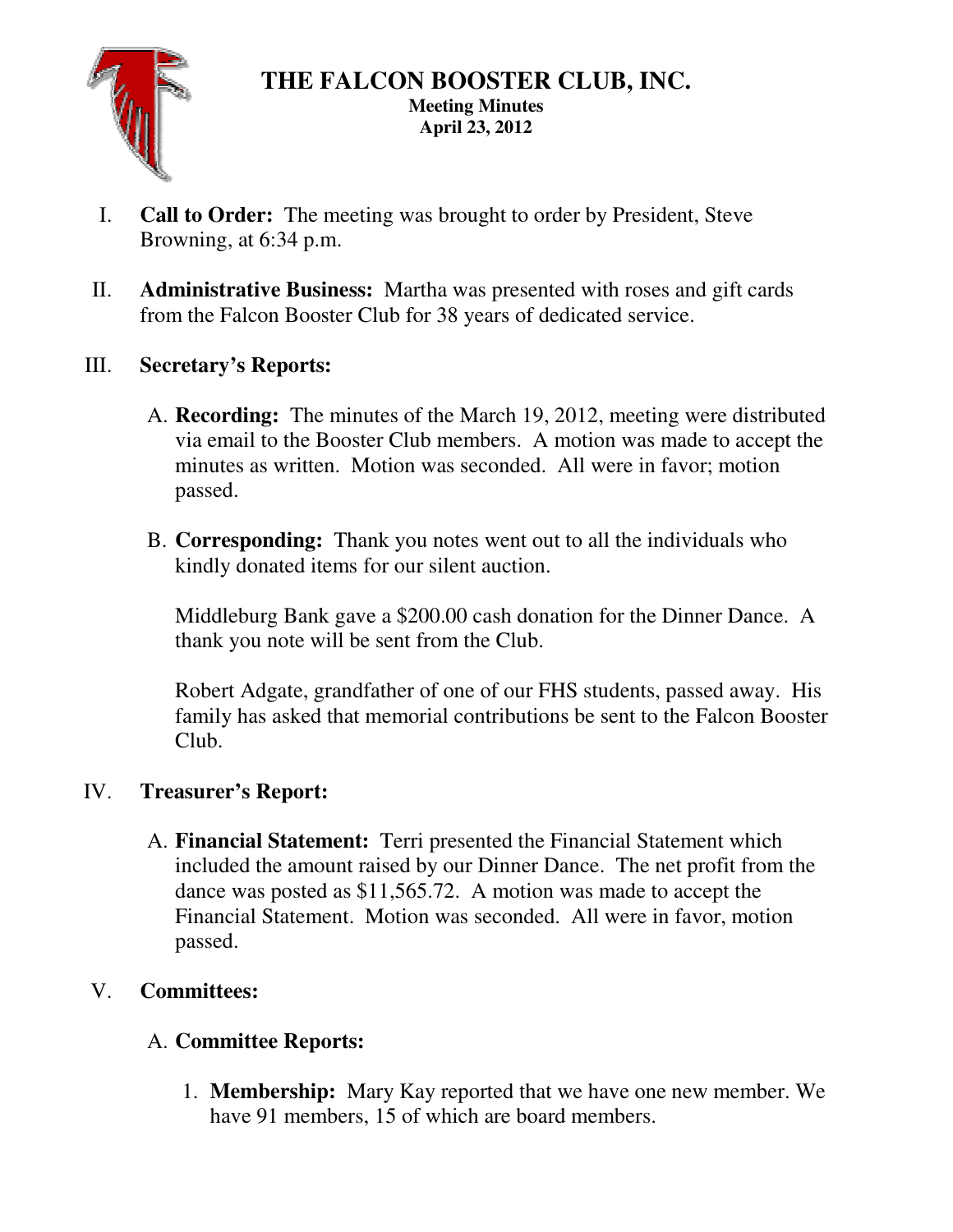## **2. Nominating Committee:**

Martha and Dawn presented the Nominating Committee results. A discussion followed with the current members wanting to accept all the new nominees willing to serve on the Board.

Mary Kay asked that the Board vote to amend the By-Laws. She proposed rewriting the By-Laws to reflect:

- Our board of directors will not be limited to only sixteen members.
- The term an officer may serve will no longer be limited to two years.

A motion was made to amend the by-laws. Motion was seconded. All were in favor, motion passed.

Mary Kay will rewrite the By-Laws and circulate the proposed change to the membership (proposed amendment will be attached to the end of these minute). The amendment to the By-Laws will be voted on at the next meeting prior to the election of next year's Board Members and Officers.

## **Nominating Committee Results:**

### **Board Members and Officers**

Past President – Steve Browning President – Mary Kay Anderson Vice President – Kim Steves Recording Secretary – Dawn Perks Corresponding Secretary – Cissy Rice Treasurer – Terri Shaw Andrea Gaines Tom Gallagher Candy Glasscock Sharion Rigney Martha Janoskie Mary Chrisinger Cheryl Ward

## **New Nominees for the FHS Booster Board**

 Sarah Cheatwood Tina Strawn Michelle Bane Donna Comer Melanie Brown

## B. **Concessions:**

1. **Softball – Baseball:** Concessions are going very well.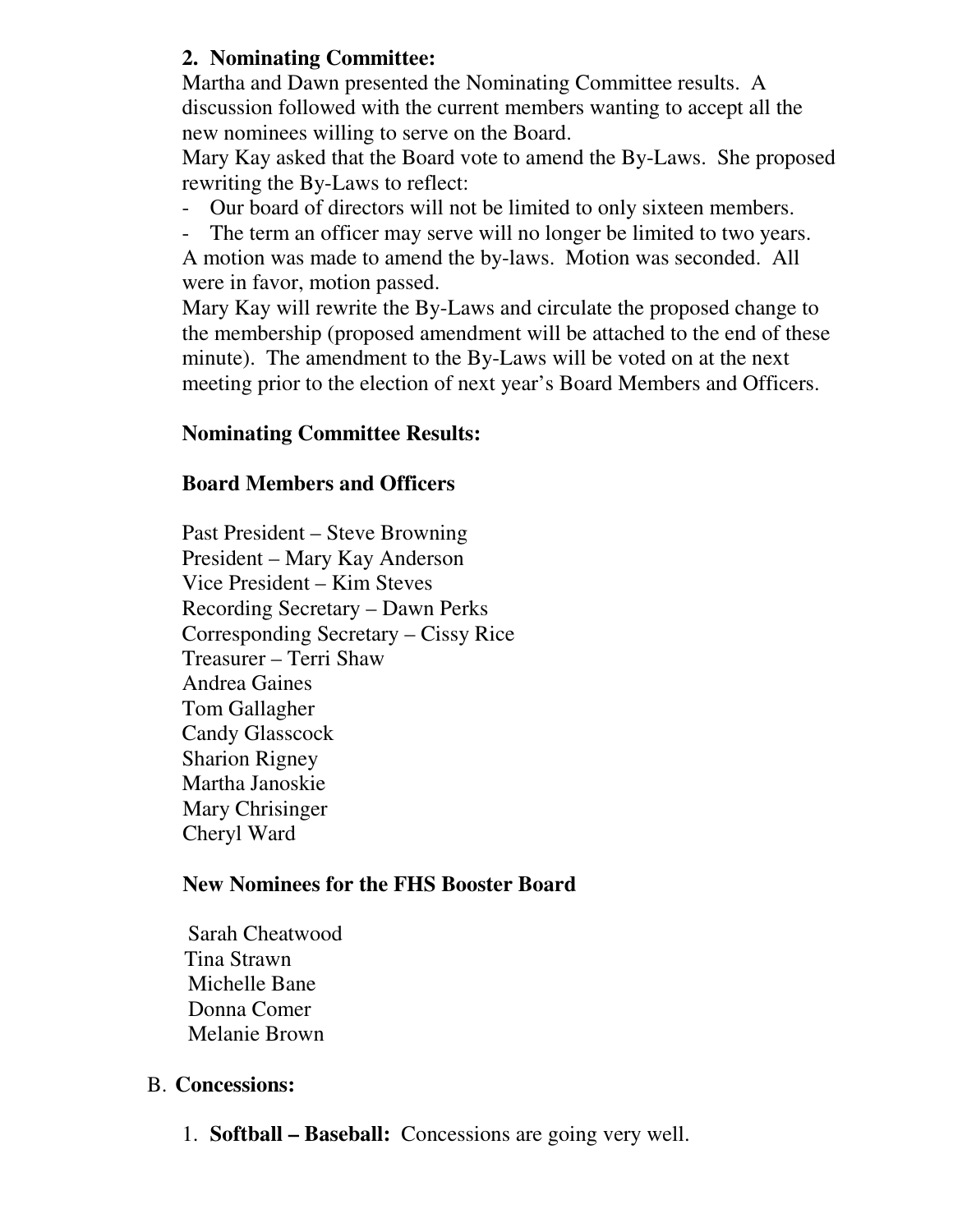- 2. **Lacrosse:** Concessions are going very well.
- 3. **Soccer:** \$1,250 was turned in tonight.

"Pink Week" will be celebrated during the first week in May. Everyone will be encouraged to wear pink to support the Susan G. Komen Foundation.

### VI. **Activities Director:**

### A. **Report:**

- 1. Spring Sports are underway and all the teams are doing well.
- 2. Spring Sports Awards will be changed to Tuesday, June  $5<sup>th</sup>$ . We will have a cookout again this year. Hotdogs, chips and soda will be served. We will plan to eat at 5:30 p.m. and start the MVP awards at 7:00 p.m.
- 3. The boy's lacrosse team really appreciated their newly purchased shirts. Coach Creasy mentioned we received thank you notes from the boys for their shirts.
- 4. Falcon Classic Invitational Track Meet 15 Teams will be participating. May 4, 2012,  $4:00 - 10:30$  p.m. Sharion needs help with concessions. Please let her know if you can lend a hand. She also stated that Coach Jones would like to provide food for workers (this would not be for hospitality). Sharion asked if the Club would donate money for the food. A motion was made to buy food for the workers. Motion was seconded. All were in favor, motion passed.
- 5. Coach Creasy had repairs made to the irrigation system on Falcon Field. The bill was \$700. Coach Creasy asked if we would be willing to pay the \$700 out of the Falcon Field Fundraising account. A motion was made to pay the \$700 out of the account. Motion was seconded. All were in favor, motion passed.
- 6. There are floor tiles coming up in the football concession stand. We will need to have them repaired. Coach Creasy will call and get some ideas on some options for us.
- B. **Falcon Field Fundraising** Coach Creasy continues to raise money for Falcon Field.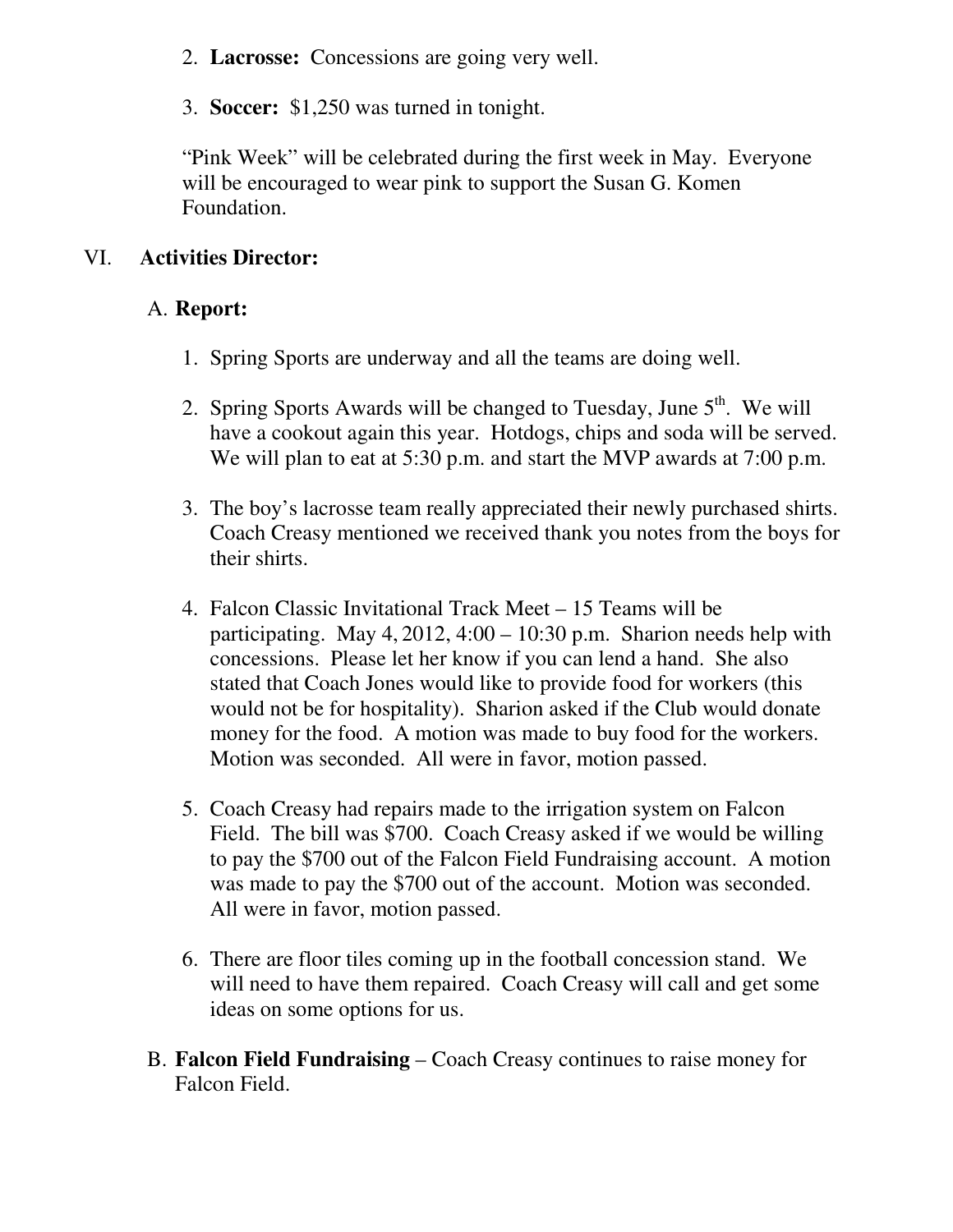## VII. **Old Business:**

- A. Pretzel Oven Terri picked up the oven from Tolson's and there was no charge. Cissy will send a thank you note from the Club.
- B. Coffee maker Sharion has not purchased one yet, but will when it gets closer to the season.

### VIII. **New Business:**

- A. Virginia Gold Cup, May  $5<sup>th</sup>$ : Andrea is coordinating all the volunteers for the event. Please call or email her if you can help out.
- B. Scholarship Award Night May  $31<sup>st</sup>$  8 recipients were chosen and we had 30 applications
- IX. **Next Meeting:** The next meeting will be a held on Monday, June 4, 2012 in Room 501. This is a change for the normal  $4<sup>th</sup>$  Monday meeting date since the 4<sup>th</sup> Monday of May is a holiday. All Are Welcome.
- X. **Adjournment:** The meeting adjourned.